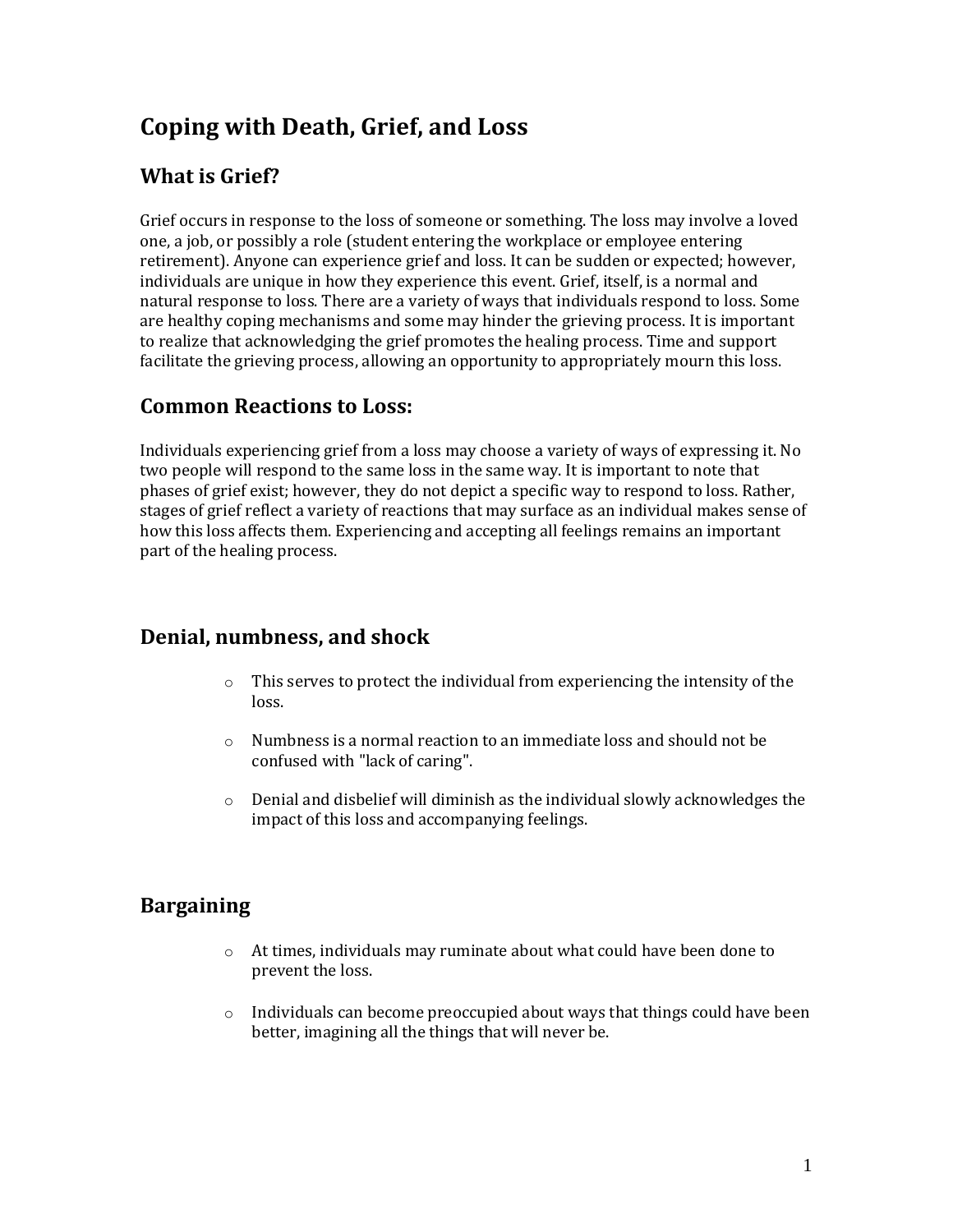$\circ$  This reaction can provide insight into the impact of the loss; however, if not properly resolved, intense feelings of remorse or guilt may hinder the healing process.

## *Depression*

- o After recognizing the true extent of the loss, some individuals may experience depressive symptoms.
- $\circ$  Sleep and appetite disturbance, lack of energy and concentration, and crying spells are some typical symptoms.
- o Feelings of loneliness, emptiness, isolation, and self-pity can also surface during this phase, contributing to this reactive depression.
- $\circ$  For many, this phase must be experienced in order to begin reorganizing one's life.

### **Anger**

- o This reaction usually occurs when an individual feels helpless and powerless.
- $\circ$  Anger may result from feeling abandoned, occurring in cases of loss through death.
- o Feelings of resentment may occur toward one's higher power or toward life in general for the injustice of this loss.
- o After an individual acknowledges anger, guilt may surface due to expressing these negative feelings.
- o Again, these feelings are natural and should be honored to resolve the grief.

### **Acceptance**

- o Time allows the individual an opportunity to resolve the range of feelings that surface.
- $\circ$  The grieving process supports the individual. That is, healing occurs when the loss becomes integrated into the individual's set of life experiences.